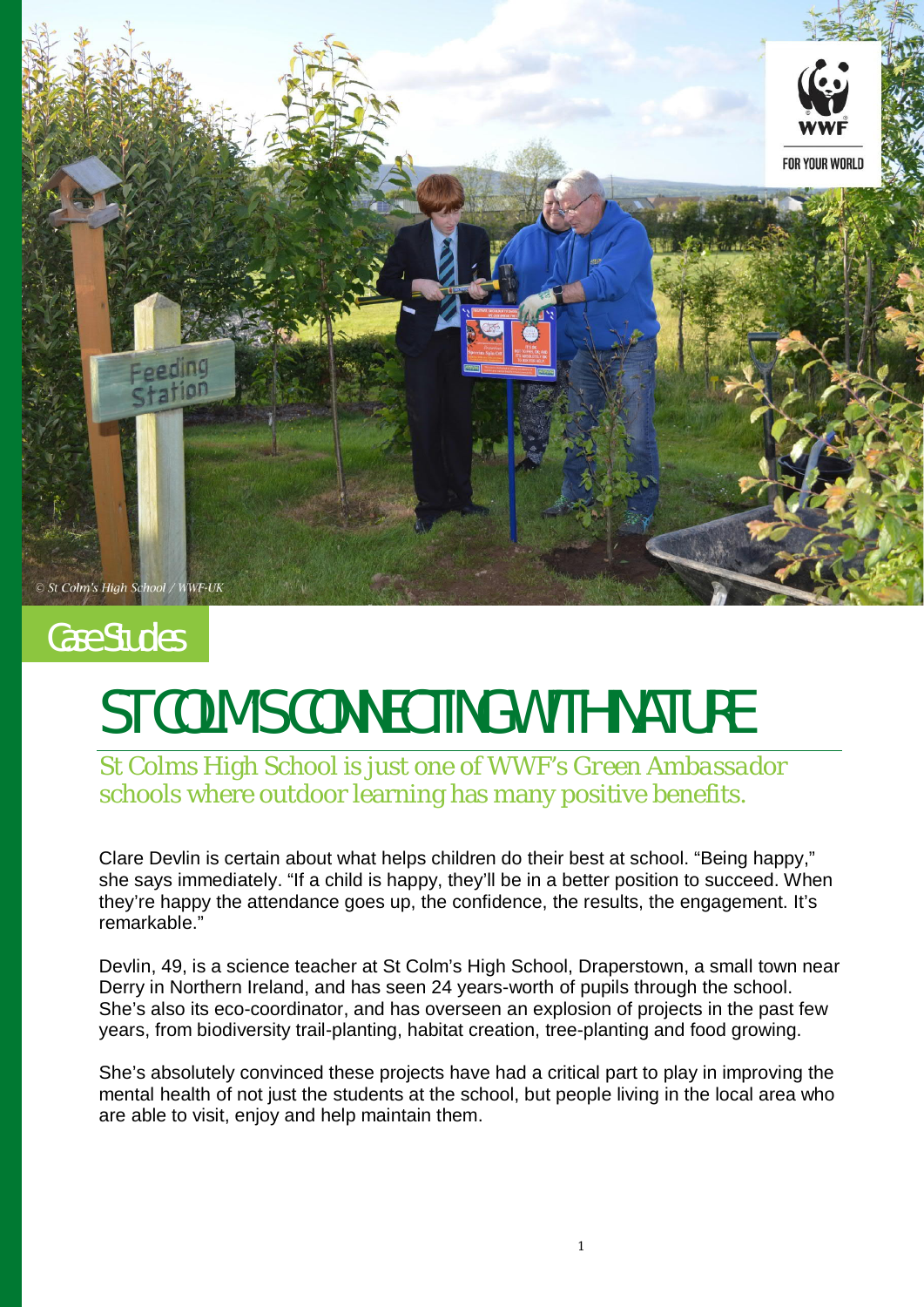Northern Ireland has a higher rate of suicide than other UK nations - The Samaritans says the male rate of suicide has increased 82% over the last three decades to almost 30 men per 100,000 in 2015.

Those statistics came home to roost for Devlin when she, her colleagues – and some of the school's 450 pupils – decided to set up remembrance tree-planting area within the school's 1-acre biodiversity garden. The Area of Reflection in Susan's Trail's now has almost 200 native trees planted in memory of family and friends of local residents. She remembers being awed by the sheer number of people she knew had been affected by mental health issues. "What upset me the most was that I'd taught some of those people as children, and I had no idea at the time that they might have needed help."



This year, the school developed a Health Walk through the trail for use by the local community and produced educational resources from pre-school to A-Level. Devlin and her team designed large information signs, planted a native orchard, finished the boundary hedging and had a natural stone entrance wall built.

This, along with a raft of other initiatives including litter picking, a Health Day, birdwatching surveys, vegetable and fruit growing has needed – and got – commitment and involvement from St Colm's pupils of all ages and interest.

Devlin says the inclusivity of many of the activities has helped draw out children who may find some elements of school challenging. "We have a few children who maybe find it quite difficult to be social. In a conventional setting they might be quite isolated, but when they go to eco activities, they talk to people from different year groups," she says.